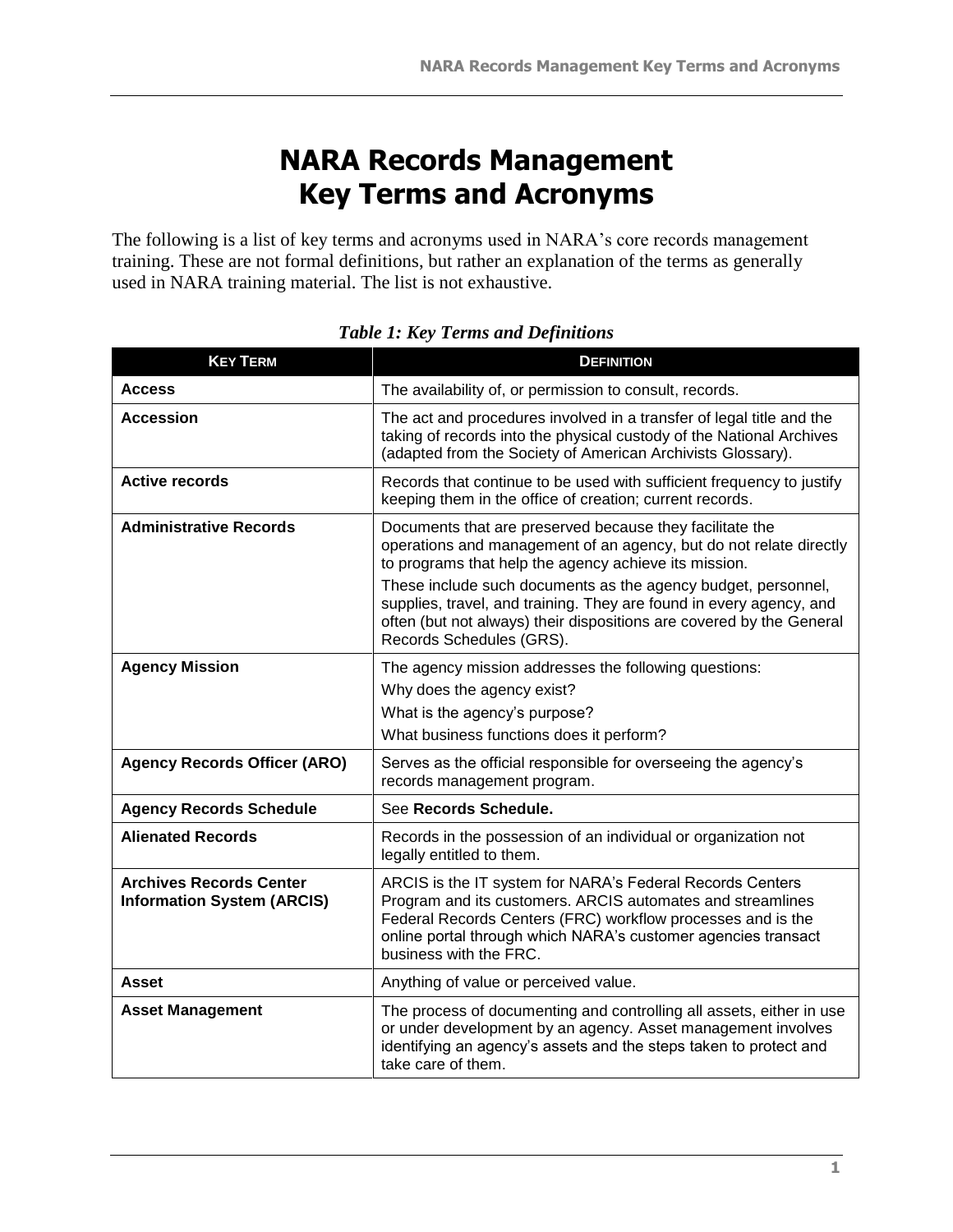| <b>KEY TERM</b>                                           | <b>DEFINITION</b>                                                                                                                                                                                                                                                                                                                                                                                                                                                                                                                                                                                                                              |
|-----------------------------------------------------------|------------------------------------------------------------------------------------------------------------------------------------------------------------------------------------------------------------------------------------------------------------------------------------------------------------------------------------------------------------------------------------------------------------------------------------------------------------------------------------------------------------------------------------------------------------------------------------------------------------------------------------------------|
| <b>Big Bucket/Large Aggregation</b><br><b>Schedule</b>    | A type of flexible schedule in which disposition instructions are<br>applied against a body of records that are grouped at a level of<br>aggregation greater than the traditional file series/electronic system<br>and that can be organized along a specific program area, functional<br>line, or business process. The goal of this type of flexible scheduling<br>is to provide for the disposition of records at a level of aggregation<br>that best supports the business needs of agencies, while ensuring<br>the documentation necessary to protect legal rights and guarantee<br>government accountability.                            |
| <b>Blocking</b>                                           | Grouping files within a series so that they are bounded by cutoff<br>points and are treated as a unit for disposition purposes. The cutoff<br>instructions should specify if transfer or disposal is done in blocks.<br>For example, during the transfer of permanent records to the<br>National Archives, records may be transferred in 5-year blocks. This<br>means that the block would include all files in the series that were<br>cut off between January 1, 2000, and December 31, 2004.                                                                                                                                                |
| <b>Business Analysis</b>                                  | An evaluation of an agency's business to determine what<br>information it needs to create or receive and maintain to support<br>specific programs.                                                                                                                                                                                                                                                                                                                                                                                                                                                                                             |
| <b>Business Process Analysis</b><br>(BPA)                 | Examines an organization's business processes in order to find out<br>how business is conducted in the organization.                                                                                                                                                                                                                                                                                                                                                                                                                                                                                                                           |
| Case management/electronic<br>case filing system (CM/ECF) | Case management/electronic case filing system (CM/ECF) refers<br>the electronic submission of documents used by the U.S. federal<br>courts including the bankruptcy courts. The CM/ECF allows<br>bankruptcy courts to maintain all of their documents related to<br>bankruptcy cases in electronic form, which cuts down on the costs<br>of paperwork and saves precious trees from destruction in order to<br>file the paperwork.                                                                                                                                                                                                             |
| <b>Comprehensive Schedule</b>                             | Printed agency manual or directive containing descriptions of and<br>disposition instructions for all documentary materials, record and<br>nonrecord, created by a Federal agency or major component of an<br>Executive department. Unless taken from the General Records<br>Schedules (GRS) issued by NARA, the disposition instructions for<br>agency records must be approved by NARA on one or more<br>Standard Form(s) 115, Request for Records Disposition Authority,<br>prior to issuance by the agency. The disposition instructions for the<br>nonrecord materials are established by the agency and do not<br>require NARA approval. |
| <b>Cloud Computing</b>                                    | NIST defines cloud computing as "a model for enabling convenient,<br>on-demand network access to a shared pool of configurable<br>computing resources (e.g., networks, servers, storage, applications,<br>and services) that can be rapidly provisioned and released with<br>minimal management effort or service provider interaction.                                                                                                                                                                                                                                                                                                        |
| <b>CODEC-A</b>                                            | Encodes a data stream or signal for transmission, storage or<br>encryption, or decodes it for playback or editing. Codecs are used in<br>videoconferencing streaming media and video editing applications.                                                                                                                                                                                                                                                                                                                                                                                                                                     |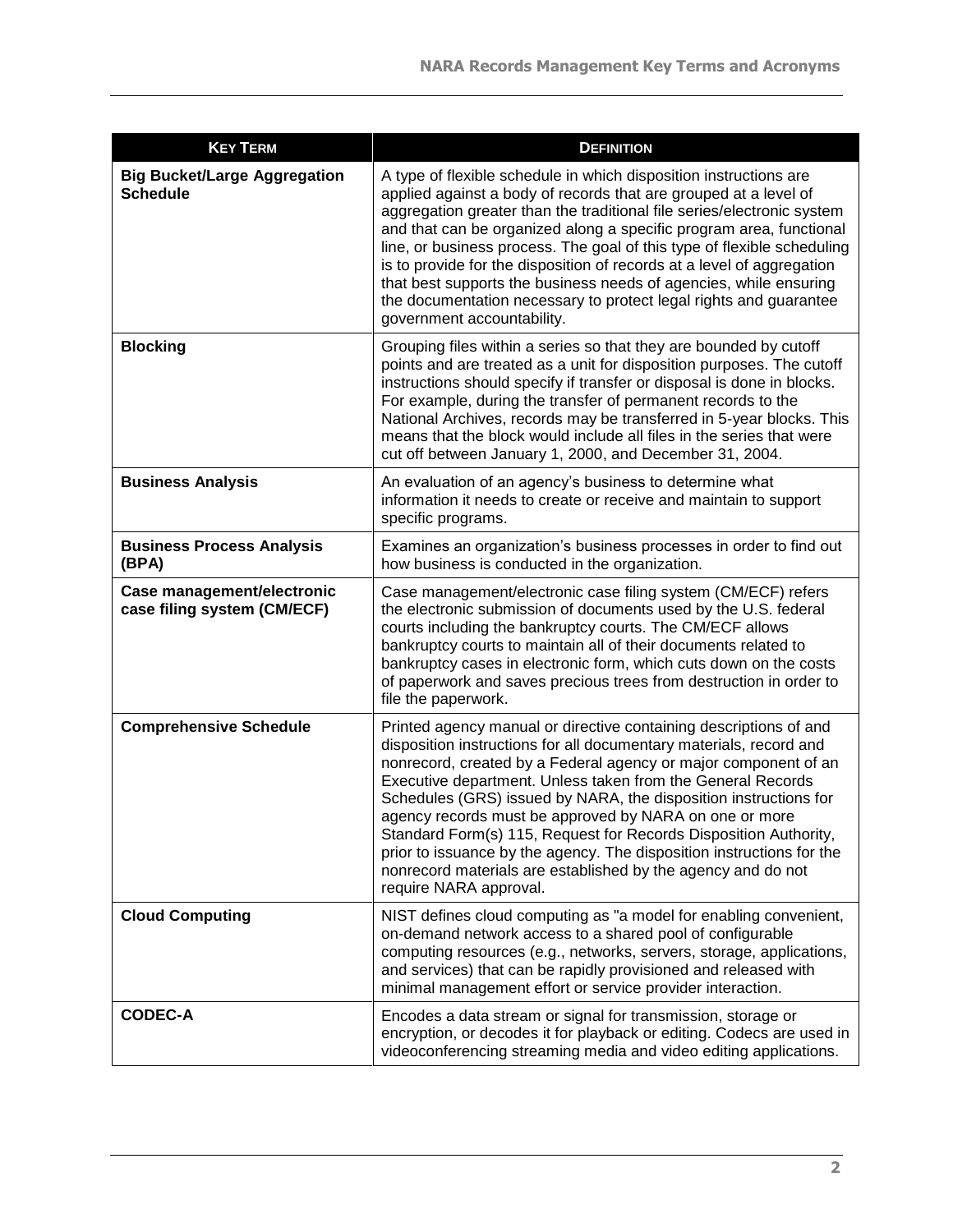| <b>KEY TERM</b>                                      | <b>DEFINITION</b>                                                                                                                                                                                                                            |
|------------------------------------------------------|----------------------------------------------------------------------------------------------------------------------------------------------------------------------------------------------------------------------------------------------|
| <b>Contingent Records</b>                            | Records scheduled for final disposition at some unspecified future<br>time after the occurrence of a particular event, such as the<br>decommissioning of a vessel, the sale of property, or the<br>destruction of a building.                |
| <b>Crosswalk</b>                                     | A table created to show the original series-by-series disposal<br>authorities and where each one fits into the new subject categories<br>or buckets.                                                                                         |
| <b>Custody</b>                                       | Care and control of records, including both physical possession<br>(physical custody) and legal responsibility (legal custody), unless<br>one or the other is specified.                                                                     |
| Cutoff (a.k.a. File Break)                           | The breaking or ending of files at regular intervals, usually at the<br>close of a fiscal or calendar year, to permit their disposal or transfer<br>in complete blocks and, for correspondence, to permit the<br>establishment of new files. |
| <b>Data Migration</b>                                | The process of transferring data between storage types, formats, or<br>computer systems.                                                                                                                                                     |
| <b>Degaussing</b>                                    | Minimizing the magnetic field in magnetic media so the information<br>is obliterate and cannot be returned.                                                                                                                                  |
| <b>Deletion</b>                                      | The removal or erasure of information from electronic devices and<br>storage media.                                                                                                                                                          |
| <b>Destruction (destroy/delete/</b><br>salvage/sell) | The disposal of documents of no further value by incineration,<br>maceration, pulping, or shredding.                                                                                                                                         |
| <b>Digital</b>                                       | Of or relating to computers or the information age.                                                                                                                                                                                          |
| <b>Direct Offer</b>                                  | Records accessioned by NARA directly from agency space<br>(including non-NARA records centers), rather than from a NARA<br>records center (Federal Records Center).                                                                          |
| <b>Disposal</b>                                      | The action taken regarding temporary records after their retention<br>periods expire, and consisting usually of destruction/deletion. On<br>rare occasions, with permission, records may be donated<br>(36 CFR 1226.26).                     |
| <b>Disposition</b>                                   | Instructions for what is to be done with a record that is no longer<br>needed to support agency business. There are two types of<br>dispositions for records:                                                                                |
|                                                      | <b>Temporary - Records with a temporary disposition that will</b><br>eventually be destroyed or deleted when all relevant business<br>needs have expired.                                                                                    |
|                                                      | <b>Permanent - Permanent records that contain historically significant</b><br>materials, provide evidence of agency accomplishments, or<br>document important events in national history, and as a result will<br>be preserved by NARA.      |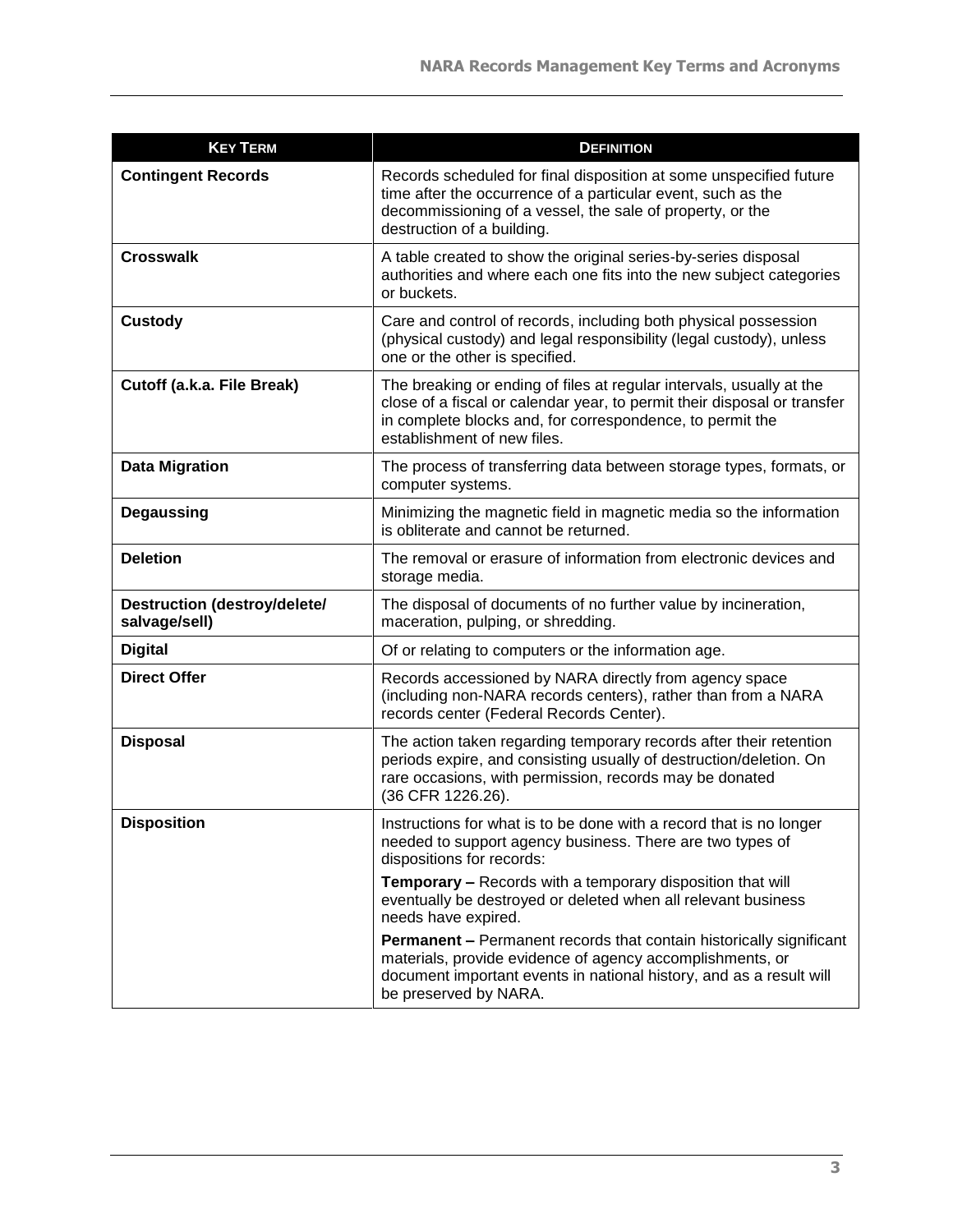| <b>KEY TERM</b>                                               | <b>DEFINITION</b>                                                                                                                                                                                                                                                                                                                                                                                                               |
|---------------------------------------------------------------|---------------------------------------------------------------------------------------------------------------------------------------------------------------------------------------------------------------------------------------------------------------------------------------------------------------------------------------------------------------------------------------------------------------------------------|
| <b>Disposition Authority</b>                                  | The legal approval empowering an agency to transfer permanent<br>records to the National Archives or to carry out the disposal of<br>temporary records.                                                                                                                                                                                                                                                                         |
|                                                               | Note: "Legal approval" comes at the point at which an authority (the<br>SF-115) is signed by the Archivist of the United States, not when it<br>is first submitted to NARA.                                                                                                                                                                                                                                                     |
| <b>Disposition Authority Agency</b>                           | The DAA prefix indicates a "born-in-ERA" records schedule created<br>by an agency.                                                                                                                                                                                                                                                                                                                                              |
| <b>Disposition Authority Legacy</b>                           | The DAL prefix indicates a previously approved SF 115, Request<br>for Records Disposition Authority.                                                                                                                                                                                                                                                                                                                            |
| <b>Disposition Instructions</b>                               | Directions for cutting off records and carrying out their disposition in<br>compliance with NARA's regulations. Includes directions for<br>screening out nonrecord materials and carrying out their disposal<br>when no longer needed by the agency.                                                                                                                                                                            |
| <b>Disposition Schedule</b>                                   | See Records Schedule.                                                                                                                                                                                                                                                                                                                                                                                                           |
| <b>Document Management</b><br><b>Application (DMA)</b>        | A system used for managing documents that allows users to store,<br>retrieve, and share documents with security and version control. A<br>word processor can integrate DMA support so that you can create,<br>edit, and manage your documents through the word processor.<br>DMAs are sometimes called Electronic Document Management<br>Systems (EDMSs).                                                                       |
| DoD 5015.2                                                    | Department of Defense (DoD) standard provides a generic set of<br>requirements for electronic records management applications. The<br>standard sets design criteria standards for Records Management<br>Application (RMA) software.                                                                                                                                                                                             |
| <b>Donation</b>                                               | The transfer of temporary records to an eligible person or<br>organization after the authorized retention period has expired. A<br>donation is a very rare occurrence.                                                                                                                                                                                                                                                          |
| e-Government                                                  | Short for electronic government is digital interactions between a<br>government and citizens, government and businesses/Commerce,<br>government and employees, and also between government and<br>governments/agencies.                                                                                                                                                                                                         |
| <b>Electronic Case Files</b>                                  | See Case management/electronic case filing system (CM/ECF).                                                                                                                                                                                                                                                                                                                                                                     |
| <b>Electronic Document</b><br><b>Management System (EDMS)</b> | A computer system (or set of computer programs) used to track and<br>store electronic documents.                                                                                                                                                                                                                                                                                                                                |
| <b>Electronic Information System</b><br>(EIS)                 | A system that contains and provides access to computerized<br>Federal records and other information. (36 CFR 1236.2) An EIS<br>includes the inputs and outputs that are generated, as well as the<br>master files. The system may contain budgetary, fiscal, social,<br>economic, scientific, technical, or program-related data and<br>information, operated in support of agency programs and<br>management responsibilities. |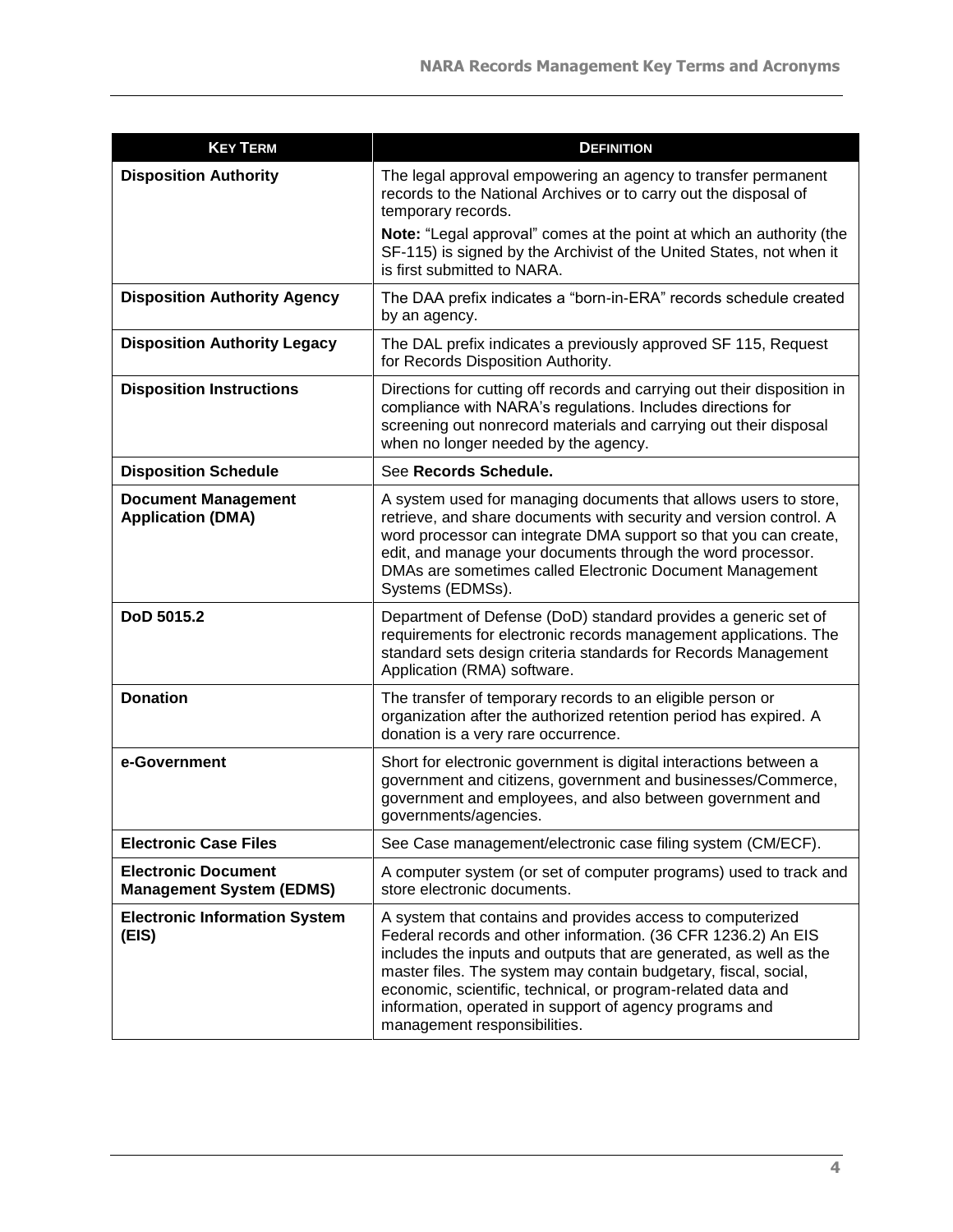| <b>KEY TERM</b>                                              | <b>DEFINITION</b>                                                                                                                                                                                                                                                                                                                                                                                                                                                                                                                                                                                                                                     |
|--------------------------------------------------------------|-------------------------------------------------------------------------------------------------------------------------------------------------------------------------------------------------------------------------------------------------------------------------------------------------------------------------------------------------------------------------------------------------------------------------------------------------------------------------------------------------------------------------------------------------------------------------------------------------------------------------------------------------------|
| <b>Electronic Mail (email)</b>                               | A document created or received on an electronic mail system<br>including brief notes, more formal or substantive narrative<br>documents, and any attachments, such as word-processing and<br>other electronic documents, which may be transmitted with the<br>message. (Defined in the CFR as an electronic mail message.)                                                                                                                                                                                                                                                                                                                            |
| <b>Electronic Records/</b><br>e-Records                      | Records stored in a form that only a computer can process.<br>Records can be numeric, graphic, and text information; media can<br>include, but are not limited to, magnetic media, such as tapes and<br>disks, and optical disks.                                                                                                                                                                                                                                                                                                                                                                                                                     |
| <b>Electronic Recordkeeping (ERK)</b>                        | A subset of electronic records management (ERM) is simply the<br>development of automated techniques to facilitate the management<br>of electronic records.                                                                                                                                                                                                                                                                                                                                                                                                                                                                                           |
| <b>Electronic Recordkeeping</b><br><b>System (ERKS)</b>      | An electronic system that captures, organizes, and<br>categorizes records to facilitate their preservation, retrieval,<br>use, and disposition.                                                                                                                                                                                                                                                                                                                                                                                                                                                                                                       |
| <b>Electronic Records Archives</b><br>(ERA)                  | NARA's system that allows Federal agencies to perform critical<br>records management transactions with NARA online for the first<br>time. Agency records management staff use ERA to draft online<br>ERA Records Schedules and Transfer Requests for records in any<br>format, officially submit those schedules for approval by NARA,<br>request the transfer of records in any format to the National<br>Archives for accessioning or pre-accessioning, and submit<br>electronic records for storage. (See Records Schedule, Legacy<br>Standard Form 115, and Legacy Records Schedule and Legacy<br>Standard Form 258).                             |
| <b>Electronic Records Management</b><br><b>System (ERMS)</b> | Management of records in electronic form.                                                                                                                                                                                                                                                                                                                                                                                                                                                                                                                                                                                                             |
| <b>Electronically Stored</b><br><b>Information</b>           | Information stored in a digital format.                                                                                                                                                                                                                                                                                                                                                                                                                                                                                                                                                                                                               |
| <b>Emulation</b>                                             | A strategy where the functionality of one system is recreated by a<br>new system, so that the second system behaves like the first.                                                                                                                                                                                                                                                                                                                                                                                                                                                                                                                   |
| <b>Essential Records Management</b>                          | Essential Records Management is the identification, protection, and<br>ready availability of electronic and hardcopy documents, references,<br>records, information systems, and data management software and<br>equipment (including classified and other sensitive data) needed to<br>support essential functions during a continuity activation. Access to<br>and use of these records and systems enable the performance of<br>essential functions and reconstitution to normal operations. To<br>ensure performance of essential functions, organizations pre-<br>position and regularly update these essential records.<br>(See Vital Records). |
| <b>Evaluation</b>                                            | The term evaluation refers to an internal audit by agency staff. You<br>may hear the term "self-evaluation," since the agency is conducting<br>an internal evaluation.                                                                                                                                                                                                                                                                                                                                                                                                                                                                                |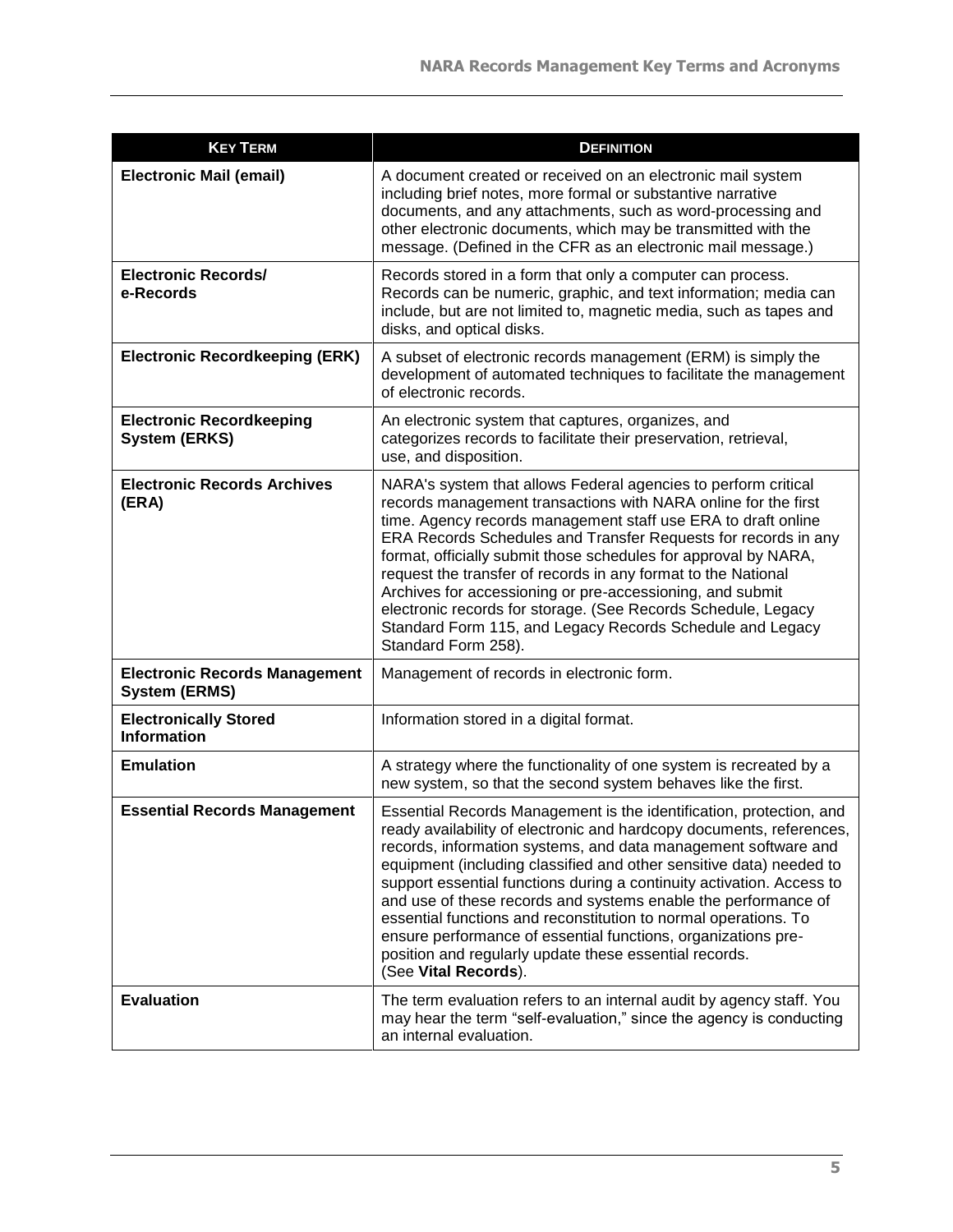| <b>KEY TERM</b>                                 | <b>DEFINITION</b>                                                                                                                                                                                                                                                                                                                                                                                                                                                                                                                                                                           |
|-------------------------------------------------|---------------------------------------------------------------------------------------------------------------------------------------------------------------------------------------------------------------------------------------------------------------------------------------------------------------------------------------------------------------------------------------------------------------------------------------------------------------------------------------------------------------------------------------------------------------------------------------------|
| <b>Federal Enterprise Architecture</b><br>(FEA) | The enterprise architecture of a Federal Government. It provides a<br>common approach for the integration of strategic, business, and<br>technology management as part of organization design and<br>performance improvement.                                                                                                                                                                                                                                                                                                                                                               |
| <b>Federal Records Act (FRA)</b>                | See Record and H.R. 1233, The Presidential and Federal Records<br>Act Amendment of 2014. http://www.archives.gov/press/press-<br>releases/2015/nr15-23.html                                                                                                                                                                                                                                                                                                                                                                                                                                 |
| <b>Federal Records Center (FRC)</b>             | The NARA managed building or location where Federal Agency<br>records are stored.                                                                                                                                                                                                                                                                                                                                                                                                                                                                                                           |
| <b>Federal Records Center</b><br>Program (FRCP) | This NARA program safeguards the nation's records, providing<br>high-quality, cost-effective storage and services for Federal<br>agencies.                                                                                                                                                                                                                                                                                                                                                                                                                                                  |
| File Break (a.k.a. Cutoff)                      | See Cutoff.                                                                                                                                                                                                                                                                                                                                                                                                                                                                                                                                                                                 |
| <b>File Plan</b>                                | A plan designating the physical location(s) at which an agency's<br>files are to be maintained, the specific types of files to be<br>maintained there, and the organizational element(s) having<br>custodial responsibility. Also: A document containing the identifying<br>number, title or description, and disposition authority of files held in<br>an office.<br>See also Filing System.                                                                                                                                                                                               |
| <b>Filing System</b>                            | A set of policies and procedures for organizing and identifying files<br>or documents to speed their retrieval, use, and disposition.<br>Sometimes called a Recordkeeping System.                                                                                                                                                                                                                                                                                                                                                                                                           |
| <b>Flexible Retention</b>                       | An arrangement and disposition method that can be applied to<br>individual or groups of record series/electronic systems to establish<br>consistent retention periods. This allows for series/electronic<br>systems within work process functions to have the same stated<br>minimum and/or maximum retention periods. Flexible retention is a<br>flexible scheduling tool that can be used as a component of a "Big<br>Bucket"/large aggregation schedule or in a traditional series-based<br>schedule, and gives agencies the retention flexibility they need to<br>manage their records. |
| <b>Flexible Schedule</b>                        | A document providing disposition instructions that allow flexibility<br>in the way information or categories of information are grouped or<br>that provide a minimum and/or maximum, rather than a fixed<br>retention period.                                                                                                                                                                                                                                                                                                                                                               |
| <b>Frozen Records</b>                           | Temporary records held for litigation, investigation, or audit<br>purposes. Frozen records can be destroyed only after completion<br>of litigation, audit, or investigation and notification from the<br>appropriate authority.                                                                                                                                                                                                                                                                                                                                                             |
| <b>Functional Arrangement</b>                   | A method of arranging a records schedule by record series or<br>systems that share the same purpose or function, regardless of<br>where they are created and maintained. For example, many of the<br>General Records Schedules are arranged by function.                                                                                                                                                                                                                                                                                                                                    |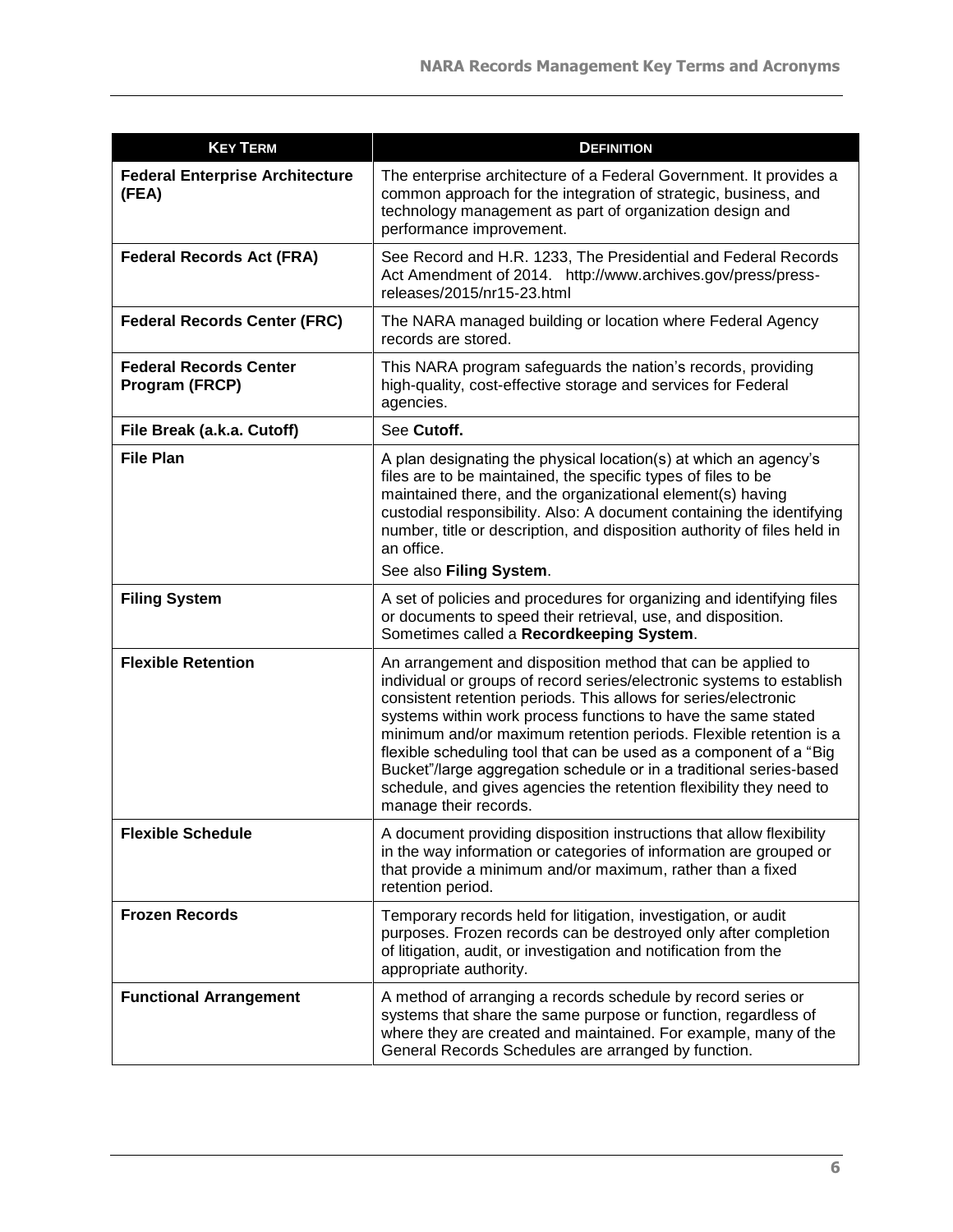| <b>KEY TERM</b>                           | <b>DEFINITION</b>                                                                                                                                                                                                                                                                                                                                                                                                                                                                                                                                                                                       |
|-------------------------------------------|---------------------------------------------------------------------------------------------------------------------------------------------------------------------------------------------------------------------------------------------------------------------------------------------------------------------------------------------------------------------------------------------------------------------------------------------------------------------------------------------------------------------------------------------------------------------------------------------------------|
| <b>General Records Schedules</b><br>(GRS) | GRS are issued by the Archivist of the United States under the<br>authority of 44 U.S.C 3303a (d) to provide disposition authority for<br>records common to several or all Federal agencies. The GRS<br>cover records documenting administrative functions rather than<br>program functions. Agencies must apply the GRS to the greatest<br>extent possible.                                                                                                                                                                                                                                            |
| <b>Inactive records</b>                   | Records that are no longer used in the day-to-day course of<br>business, but that may be preserved and occasionally used for<br>legal, historical, or operational purposes.                                                                                                                                                                                                                                                                                                                                                                                                                             |
| <b>Information System</b>                 | An organized set of procedures and techniques designed to store,<br>retrieve, manipulate, analyze, and display information. If automated,<br>information system also includes hardware and software.                                                                                                                                                                                                                                                                                                                                                                                                    |
| Inspection                                | Inspection refers to reviews or audits performed by external<br>personnel or agencies. NARA conducts inspections and records<br>management program reviews of agencies.                                                                                                                                                                                                                                                                                                                                                                                                                                 |
| <b>InterPARES</b>                         | The International Research on Permanent Authentic Records in<br>Electronic Systems aims at developing the knowledge essential<br>to the long-term preservation of authentic records created and/or<br>maintained in digital form and providing the basis for standards,<br>policies, strategies, and plans of action capable of ensuring the<br>longevity of such material and the ability of its users to trust<br>its authenticity.                                                                                                                                                                   |
| Inventory                                 | A survey of agency records and nonrecord materials conducted<br>primarily to develop records schedules and to identify various<br>records management problems.                                                                                                                                                                                                                                                                                                                                                                                                                                          |
| <b>Legacy Schedules (LS)</b>              | Paper SF 115s that have valid disposition authorities. See<br>Electronic Records Schedule (ERA) Legacy Standard Form 115<br>and Records Schedule. Request for Records Disposition Authority<br>that was created by an agency and approved by NARA prior to the<br>mandatory implementation of ERA. A Legacy Records Schedule<br>containing Legacy Records Schedule Items, describes Federal<br>records, establishes a period for their retention by the agency, and<br>provides mandatory instructions for what to do with Federal records<br>that are no longer needed for current government business |
| <b>Legacy Schedule Item (LSI)</b>         | The specific item described on the Records Schedule or Legacy<br>Records Schedule that defines a record series and its disposition.                                                                                                                                                                                                                                                                                                                                                                                                                                                                     |
| <b>Legal Transfer Instrument (LTI)</b>    | Formally conveys the legal custody of a records transfer to the<br>NARA. This business object is created automatically by the ERA<br>system when a Transfer Request moves into Physical Custody<br>Accepted status. There is one Legal Transfer Instrument created<br>per Transfer Request.                                                                                                                                                                                                                                                                                                             |
| Lifecycle                                 | The management concept that records pass through three stages:<br>creation, maintenance and use, and disposition.                                                                                                                                                                                                                                                                                                                                                                                                                                                                                       |
| <b>Maceration</b>                         | The process of reducing materials to fine particles                                                                                                                                                                                                                                                                                                                                                                                                                                                                                                                                                     |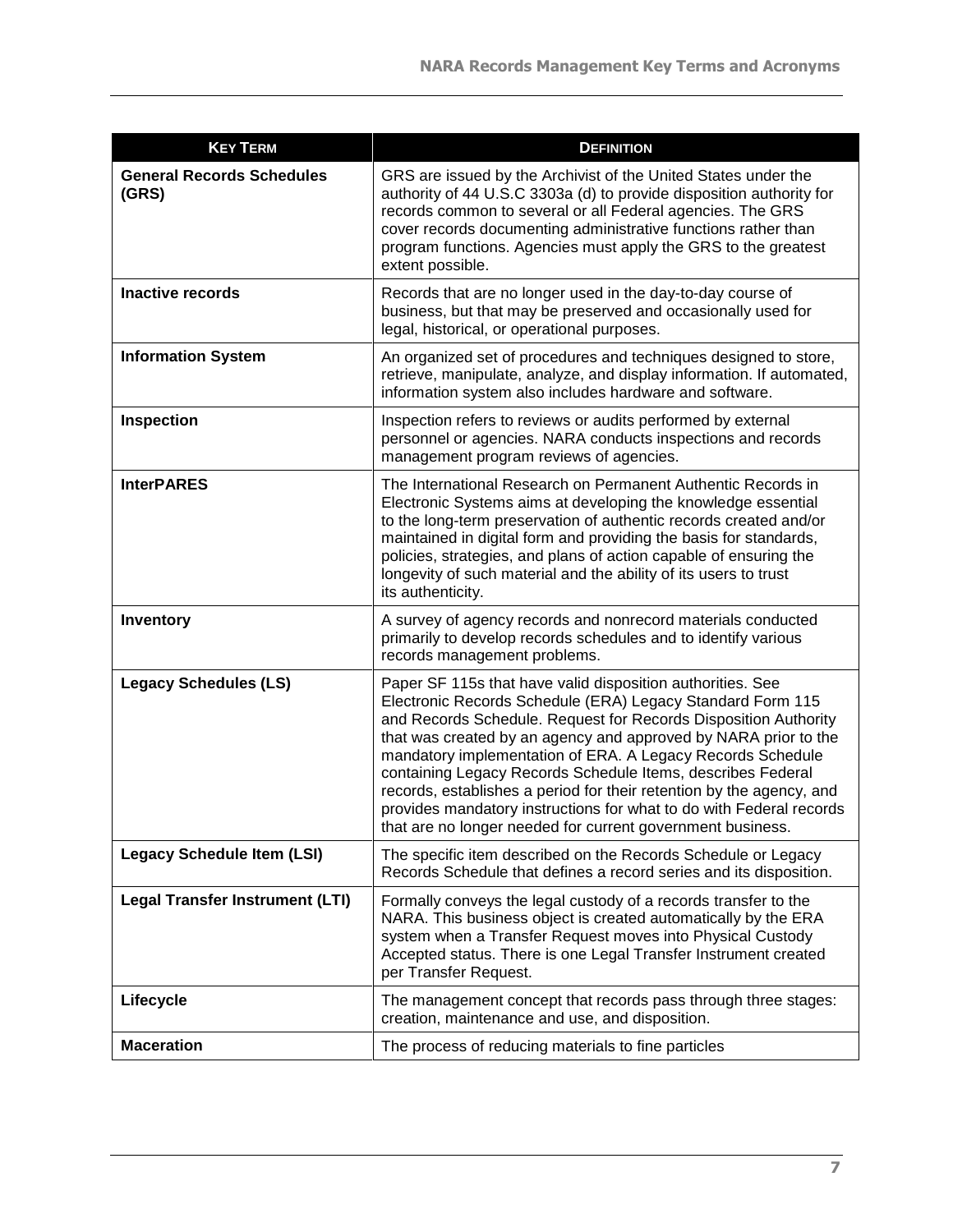| <b>KEY TERM</b>                                             | <b>DEFINITION</b>                                                                                                                                                                                                                                                                                                                                                                                |
|-------------------------------------------------------------|--------------------------------------------------------------------------------------------------------------------------------------------------------------------------------------------------------------------------------------------------------------------------------------------------------------------------------------------------------------------------------------------------|
| <b>Maturity model</b>                                       | The Maturity Model aims to give an accurate, reliable and honest<br>summary of the current level of maturity of the records management<br>measures within your institution.                                                                                                                                                                                                                      |
| <b>Metadata</b>                                             | Data describing stored data: that is, data describing the structure,<br>data elements, interrelationships, and other characteristics of<br>electronic records.                                                                                                                                                                                                                                   |
| <b>Migration</b>                                            | A set of organized tasks designed to achieve periodic transfer of<br>digital materials from one hardware/software configuration to<br>another, or from one generation of computer technology to a<br>subsequent generation.                                                                                                                                                                      |
| NA 13000, Agency Review for<br><b>Contingent Disposal</b>   | A NARA form used to obtain agency concurrence to dispose of<br>records whose disposal is contingent upon completion of some<br>action or event.                                                                                                                                                                                                                                                  |
| NA 13001, Notice of Eligibility<br>for Disposal             | A NARA form used to obtain agency concurrence to dispose of<br>records eligible for destruction.                                                                                                                                                                                                                                                                                                 |
| <b>National Records Management</b><br>Program (NRMP)        | Information to help assist Federal customers, to keep updated on<br>NARA records management initiatives, records management<br>resources, and teach agency staff about records management<br>policies and procedures.                                                                                                                                                                            |
| Near-line storage                                           | Near-line storage is the on-site storage of data on removable<br>media. There are three major categories of near-line storage:<br>magnetic disk, magnetic tape, and compact disc (CD).                                                                                                                                                                                                           |
| <b>Nonrecord Materials</b>                                  | Nonrecord materials are documentary materials excluded from the<br>legal definition of records. The United States Code defines<br>"nonrecord materials" to include material such as unofficial copies of<br>documents kept only for convenience or reference, stocks of<br>publications and near-print documents, and library or museum<br>material intended solely for reference or exhibition. |
| OF 11, Reference Request -<br><b>Federal Records Center</b> | Form used by Federal agencies to request records or information<br>stored in a Federal Records Center. Use of this form is optional.                                                                                                                                                                                                                                                             |
| <b>Online Public Access Catalog</b>                         | Archives Library Information Center Online Public Access Catalog<br>contains over 89,000 bibliographic records, with more records being<br>added on a daily basis. The collection's strengths include archival<br>administration, administrative history, American history and<br>government, biography, information management, and<br>government documents.                                    |
| <b>Online Public Access Tool</b>                            | See Online Public Access Catalog.                                                                                                                                                                                                                                                                                                                                                                |
| <b>Organizational Arrangement</b>                           | A method of arranging a schedule in a structure consistent with the<br>hierarchical arrangement of an agency, such as by bureau or other<br>major unit, and thereunder by its subordinate units, such as<br>divisions or offices.                                                                                                                                                                |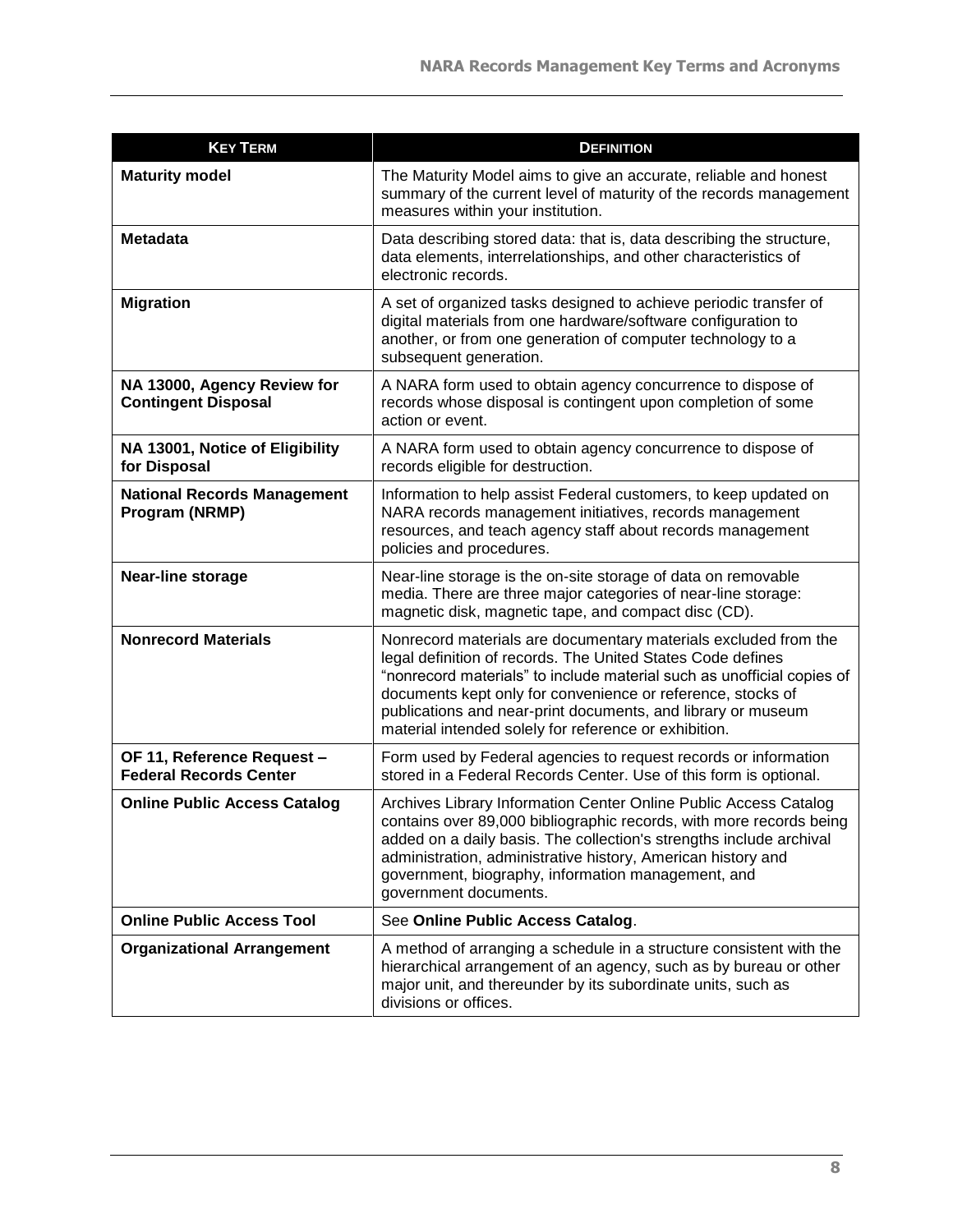| <b>KEY TERM</b>                            | <b>DEFINITION</b>                                                                                                                                                                                                                                                                                                                                                                                                                                                                                                             |
|--------------------------------------------|-------------------------------------------------------------------------------------------------------------------------------------------------------------------------------------------------------------------------------------------------------------------------------------------------------------------------------------------------------------------------------------------------------------------------------------------------------------------------------------------------------------------------------|
| <b>Performance Work Statement</b><br>(PWS) | The PWS describes completely the work required to be performed<br>including the standards, specifications, and controls. It lists<br>individual requirements that are too long to be written into the<br>contract schedule as contract line items. It serves as a clear<br>statement of contract requirements for defining and achieving the<br>technical program goals or services needed.                                                                                                                                   |
| <b>Permanent Record</b>                    | Record appraised by NARA as having sufficient historical or other<br>value to warrant continued preservation by the Federal<br>Government beyond the time it is needed for administrative, legal,<br>or fiscal purposes.                                                                                                                                                                                                                                                                                                      |
| <b>Personal Papers</b>                     | Documentary materials of a private or nonpublic character that do<br>not relate to, or have an effect on, the conduct of agency business.                                                                                                                                                                                                                                                                                                                                                                                     |
| Pre-accessioning                           | Occurs when NARA fully processes permanently valuable electronic<br>records in order to assume physical custody before the records<br>are scheduled to become part of the National Archives of the<br>United States. The agency maintains legal custody and<br>responsibility for access.                                                                                                                                                                                                                                     |
| <b>Program Records</b>                     | Those records created by each Federal agency in performing the<br>unique functions that stem from the distinctive mission of the<br>agency. The agency's mission is defined in enabling legislation and<br>further delineated in formal regulations.                                                                                                                                                                                                                                                                          |
| <b>Pulping</b>                             | Process of reducing paper to its constituent fibers                                                                                                                                                                                                                                                                                                                                                                                                                                                                           |
| <b>Reconstitution</b>                      | Taking the actions necessary to bring working conditions back to<br>normal and being able to resume business operations.                                                                                                                                                                                                                                                                                                                                                                                                      |
| <b>Record</b>                              | Includes all recorded information, regardless of form or<br>characteristics, made or received by a Federal agency under<br>Federal law or in connection with the transaction of public business<br>and preserved or appropriate for preservation by that agency or its<br>legitimate successor as evidence of the organization, functions,<br>policies, decisions, procedures, operations, or other activities of the<br>United States Government or because of the informational value of<br>data in them." (44 U.S.C. 3301) |
| <b>Record Series</b>                       | A group of records arranged according to a filing system or kept<br>together because they relate to a particular subject or function,<br>result from the same activity, document a specific type of<br>transaction, exist in the same media format, or have some other<br>type of relationship.                                                                                                                                                                                                                               |
| <b>Record Values</b>                       | The value of a record encompasses its value for current business -<br>i.e., its administrative, fiscal, legal/accountability value - as well as<br>its historical value.                                                                                                                                                                                                                                                                                                                                                      |
| <b>Recorded Information</b>                | Includes all traditional forms of records, regardless of physical form<br>or characteristics, including information created, manipulated,<br>communicated, or stored in digital or electronic form.                                                                                                                                                                                                                                                                                                                           |
| <b>Recordkeeping Requirements</b>          | Statements in statutes, regulations, or agency directives providing<br>general and specific guidance on particular records to be created<br>and maintained by an agency.                                                                                                                                                                                                                                                                                                                                                      |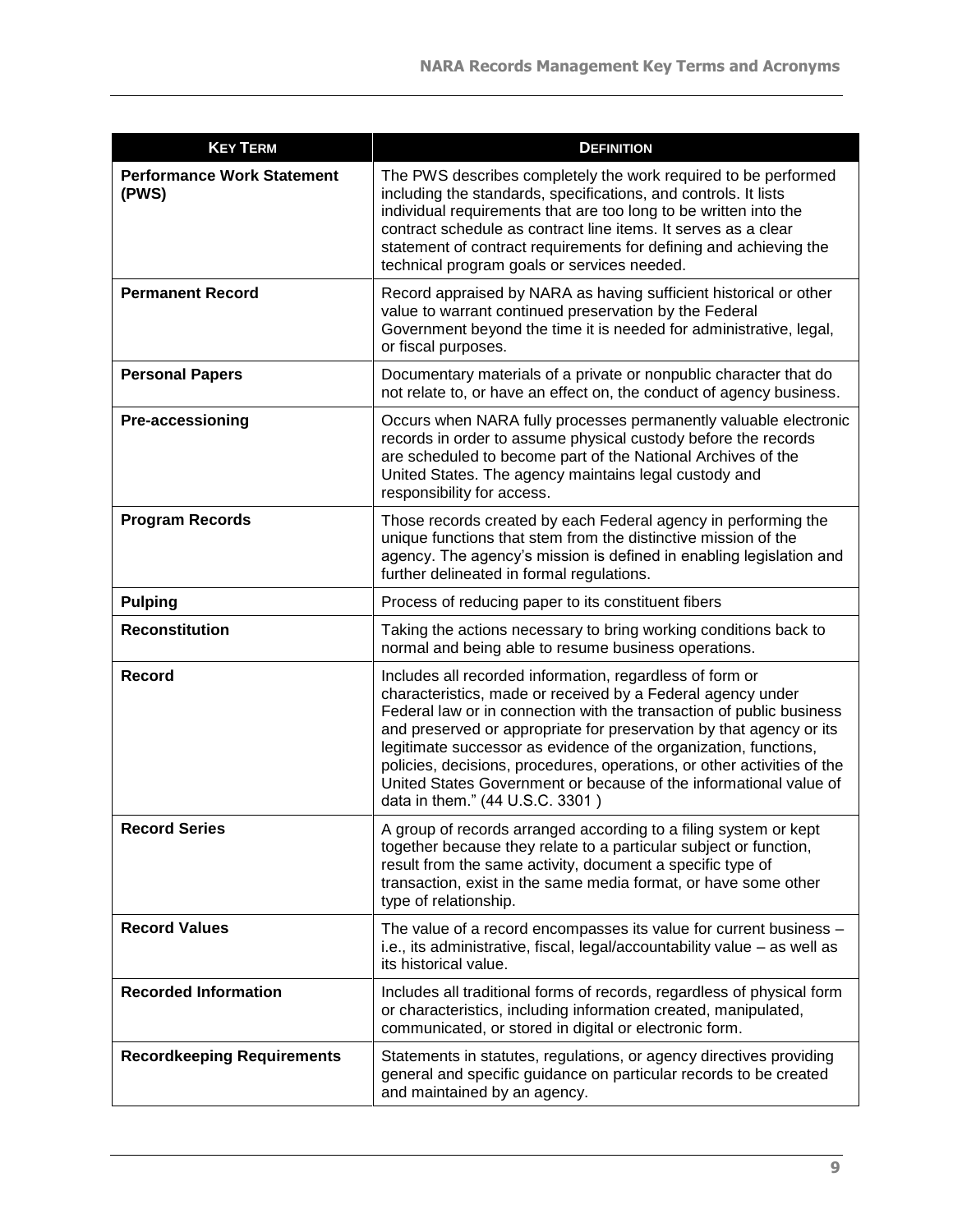| <b>KEY TERM</b>                                                                                                                                      | <b>DEFINITION</b>                                                                                                                                                                                                                                                                                                                                                            |
|------------------------------------------------------------------------------------------------------------------------------------------------------|------------------------------------------------------------------------------------------------------------------------------------------------------------------------------------------------------------------------------------------------------------------------------------------------------------------------------------------------------------------------------|
| <b>Recordkeeping System</b>                                                                                                                          | See Filing System.                                                                                                                                                                                                                                                                                                                                                           |
| <b>Records Analysis</b>                                                                                                                              | A process used to determine records retention and disposition<br>requirements based on how the records are used to support the<br>business needs of an organization, and to ensure Government<br>accountability and protect the rights of citizens.                                                                                                                          |
| <b>Records Control Schedule/</b><br><b>Records Disposition Schedule/</b><br><b>Records Retention Schedule/</b><br><b>ERA Records Schedule/SF 115</b> | See Electronic Records Archives (ERA), Records Schedule and<br><b>Legacy Standard Form 115.</b>                                                                                                                                                                                                                                                                              |
| <b>Records Inventory</b>                                                                                                                             | See Inventory.                                                                                                                                                                                                                                                                                                                                                               |
| <b>Records Maintenance</b>                                                                                                                           | Any action involving the storage, retrieval, and handling of records<br>kept in offices by, or for, a Federal agency.                                                                                                                                                                                                                                                        |
| <b>Records Management</b>                                                                                                                            | The planning, controlling, directing, organizing, training, promoting,<br>and other managerial activities related to the creation, maintenance<br>and use, and disposition of records, carried out in such a way as to<br>achieve adequate and proper documentation of Federal policies<br>and transactions and effective and economical management of<br>agency operations. |
| <b>Records Management</b><br><b>Application (RMA)</b>                                                                                                | Software used by an organization to manage its records. An RMA's<br>primary management functions are categorizing and locating<br>records and identifying records that are due for disposition. RMA<br>software also stores, retrieves, and disposes of the electronic<br>records that are stored in its repository.                                                         |
| <b>Records Retention</b>                                                                                                                             | See Retention.                                                                                                                                                                                                                                                                                                                                                               |
| <b>Records Schedule</b>                                                                                                                              | A records schedule or schedule is:<br>(a) An SF-115, Request for Records Disposition Authority, that                                                                                                                                                                                                                                                                         |
|                                                                                                                                                      | has been approved by NARA to authorize the disposition of<br>Federal records                                                                                                                                                                                                                                                                                                 |
|                                                                                                                                                      | (b) A General Records Schedule (GRS) issued by NARA                                                                                                                                                                                                                                                                                                                          |
|                                                                                                                                                      | (c) A printed agency manual or directive containing the records<br>descriptions and disposition instructions approved by NARA on one<br>or more SF-115s or issued by NARA in the GRS. (See also<br><b>Comprehensive Schedule.)</b>                                                                                                                                           |
| <b>Records Schedule Item</b>                                                                                                                         | The specific item described on the Records Schedule or Legacy<br>Records Schedule that defines a record series and its disposition.<br>(See also Legacy Records Schedule Item.)                                                                                                                                                                                              |
| <b>Replication</b>                                                                                                                                   | A strategy of creating duplicate copies of data.                                                                                                                                                                                                                                                                                                                             |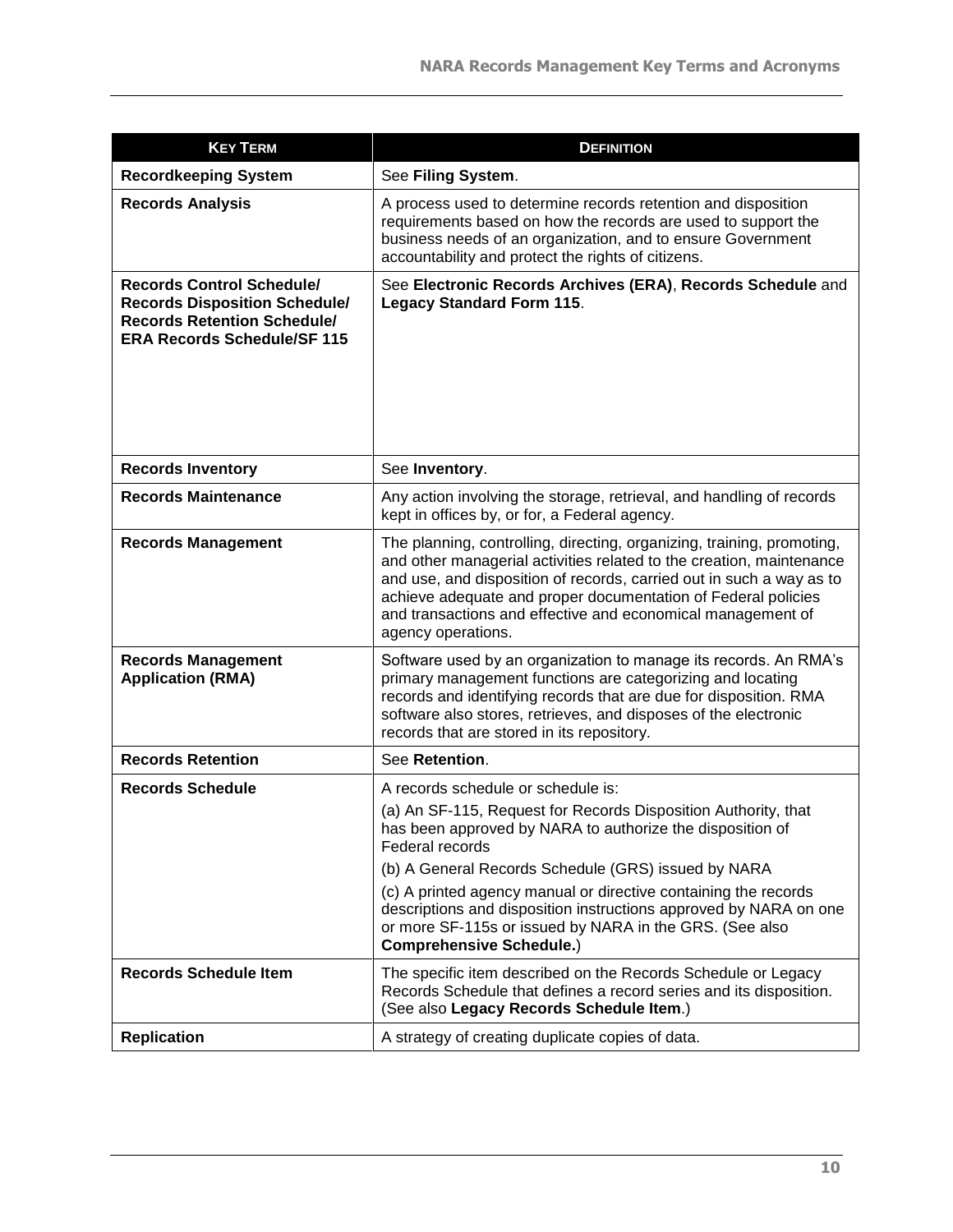| <b>KEY TERM</b>                                      | <b>DEFINITION</b>                                                                                                                                                                                                                                                                                                                                                                         |
|------------------------------------------------------|-------------------------------------------------------------------------------------------------------------------------------------------------------------------------------------------------------------------------------------------------------------------------------------------------------------------------------------------------------------------------------------------|
| <b>Retention</b>                                     | The length of time a record must be kept (either in the office or in<br>off-site storage) because it is needed for ongoing business, to<br>document an action, or for statutory reasons.<br>Note: This is also referred to as a "retention period."                                                                                                                                       |
| <b>Retirement</b>                                    | The transfer of records to agency storage facilities, a Federal<br>Records Center, or a commercial records center.                                                                                                                                                                                                                                                                        |
| <b>Risk</b>                                          | The potential harm that may arise from some present process or<br>some future event.                                                                                                                                                                                                                                                                                                      |
| <b>Risk Acceptability/Tolerance</b><br><b>Matrix</b> | Represents your agency's tolerance level for acceptable and<br>unacceptable risks.                                                                                                                                                                                                                                                                                                        |
| <b>Risk Analysis</b>                                 | The systematic use of available information to determine how often<br>specified events may occur and the magnitude of the consequences<br>if they do occur.<br>In terms of records management, risk analysis is used to evaluate<br>the probability of the risks identified in the risk assessment and the                                                                                |
| <b>Risk Assessment</b>                               | impact those risks would have on your records and information.<br>An examination of the potential harm that may result from exposure<br>to certain hazards.<br>In terms of records management, risk assessment is used to<br>identify the risks to your records and information. It includes<br>two main components: Risk Identification, and Risk Analysis<br>and Prioritization.        |
| <b>Risk Factor</b>                                   | An overall rating of the seriousness of a single risk. To determine<br>the risk factor of the risk event, you multiply the probability rating by<br>the impact rating.                                                                                                                                                                                                                    |
| <b>Risk Management</b>                               | The process of identifying (risk assessment) and evaluating (risk<br>analysis) risk and then developing strategies to manage the risk                                                                                                                                                                                                                                                     |
| <b>Senior Agency Official (SAO)</b>                  | Responsible for ensuring that the department or agency efficiently<br>and appropriately complies with all applicable records management<br>statues, regulations, and NARA policy.                                                                                                                                                                                                         |
| <b>Scheduled Records</b>                             | Records whose final disposition has been approved by NARA.                                                                                                                                                                                                                                                                                                                                |
| <b>Scheduling</b>                                    | The process of determining and recording in a records schedule the<br>appropriate retention period and ultimate disposition of a series.<br>The records thus provided for are called scheduled records.                                                                                                                                                                                   |
| <b>Series</b>                                        | See Record Series.                                                                                                                                                                                                                                                                                                                                                                        |
| <b>Shared Drives</b>                                 | Shared drives, also known as network drives, are typically used to<br>store and share content. Agencies have also used shared drives to<br>group and store content by function, project, committee, or other<br>logical category. The use of shared drives poses recordkeeping<br>challenges because agencies may store content that includes<br>Federal records and nonrecord materials. |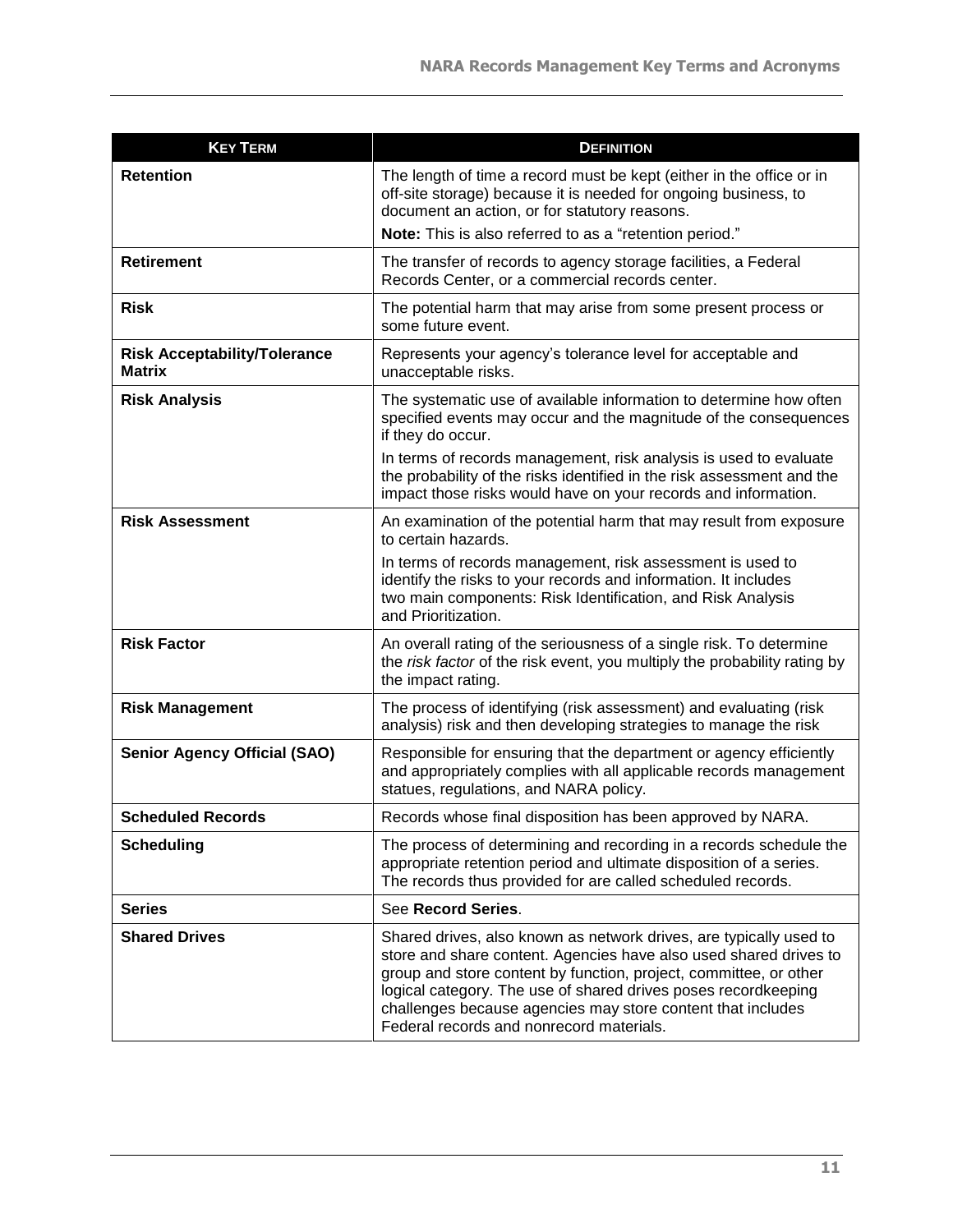| <b>KEY TERM</b>                                                                       | <b>DEFINITION</b>                                                                                                                                                                                                                                                                                                                                                                                                                                             |
|---------------------------------------------------------------------------------------|---------------------------------------------------------------------------------------------------------------------------------------------------------------------------------------------------------------------------------------------------------------------------------------------------------------------------------------------------------------------------------------------------------------------------------------------------------------|
| <b>Social Media</b>                                                                   | Social media tools use Internet and web-based technologies (often<br>called Web 2.0 technologies) to integrate technology, social<br>interaction, and content creation. Social media use the "wisdom of<br>crowds" to connect information in a collaborative manner online.<br>Through social media, individuals or collaborations of individuals<br>create web content, organize content, edit or comment on content,<br>combine content, and share content. |
| <b>Special Records/Special Media</b>                                                  | Types of records maintained separately from textual/paper records<br>because their physical form or characteristics require unusual care<br>and/or because they are of nonstandard size. These include<br>electronic, audiovisual, microform, cartographic and remote-sensing<br>imagery, architectural and engineering, printed, and card records.                                                                                                           |
| <b>Stakeholder</b>                                                                    | Can be broadly defined as people and or organizations who may<br>affect, be affected by, or perceive themselves to be affected by a<br>decision or activity.                                                                                                                                                                                                                                                                                                  |
| Standard Form (SF) 115,<br><b>Request for Records Disposition</b><br><b>Authority</b> | Standard form used by Federal agencies for capturing record<br>information for scheduling and requesting disposition authority<br>from NARA.                                                                                                                                                                                                                                                                                                                  |
| Standard Form (SF) 135,<br><b>Records Transmittal and Receipt</b>                     | The form to be submitted by agencies to a Federal Records Center<br>before transferring records there.                                                                                                                                                                                                                                                                                                                                                        |
| Standard Form (SF) 258,<br><b>Agreement to Transfer Records</b><br>to NARA            | Standard form used by Federal agencies to transfer legal custody of<br>permanent records to NARA.                                                                                                                                                                                                                                                                                                                                                             |
| <b>Statement Of Work (SOW)</b>                                                        | See Performance Work Statement.                                                                                                                                                                                                                                                                                                                                                                                                                               |
| <b>Sustainable Format</b>                                                             | The ability to access an electronic record throughout its lifecycle,<br>regardless of the technology used when it was originally created.                                                                                                                                                                                                                                                                                                                     |
| <b>Systems Development Life</b><br>Cycle (SDLC)                                       | The SDLC process provides a structured and standardized process<br>for all phases of any system development effort.                                                                                                                                                                                                                                                                                                                                           |
| <b>Temporary Record</b>                                                               | Record approved by NARA for disposal after a specified<br>retention period.                                                                                                                                                                                                                                                                                                                                                                                   |
| <b>Transfer</b>                                                                       | The process of moving records from one location to another,<br>especially from office space to off-site storage facilities, from one<br>agency to another, or from an agency office to a Federal Records<br>Center or to NARA.                                                                                                                                                                                                                                |
| <b>Unauthorized Disposal</b>                                                          | The improper removal of records without NARA approval or the<br>willful or accidental destruction of records without regard to a NARA<br>approved records schedule. Unauthorized disposition of Federal<br>records is against the law and punishable by up to \$250,000 in fines<br>and imprisonment. (44 U.S.C. 3106 and 18 U.S.C. 2071)                                                                                                                     |
| <b>Unscheduled Records</b>                                                            | Records whose final disposition has not been approved by NARA.<br>Unscheduled records may not be destroyed or deleted.                                                                                                                                                                                                                                                                                                                                        |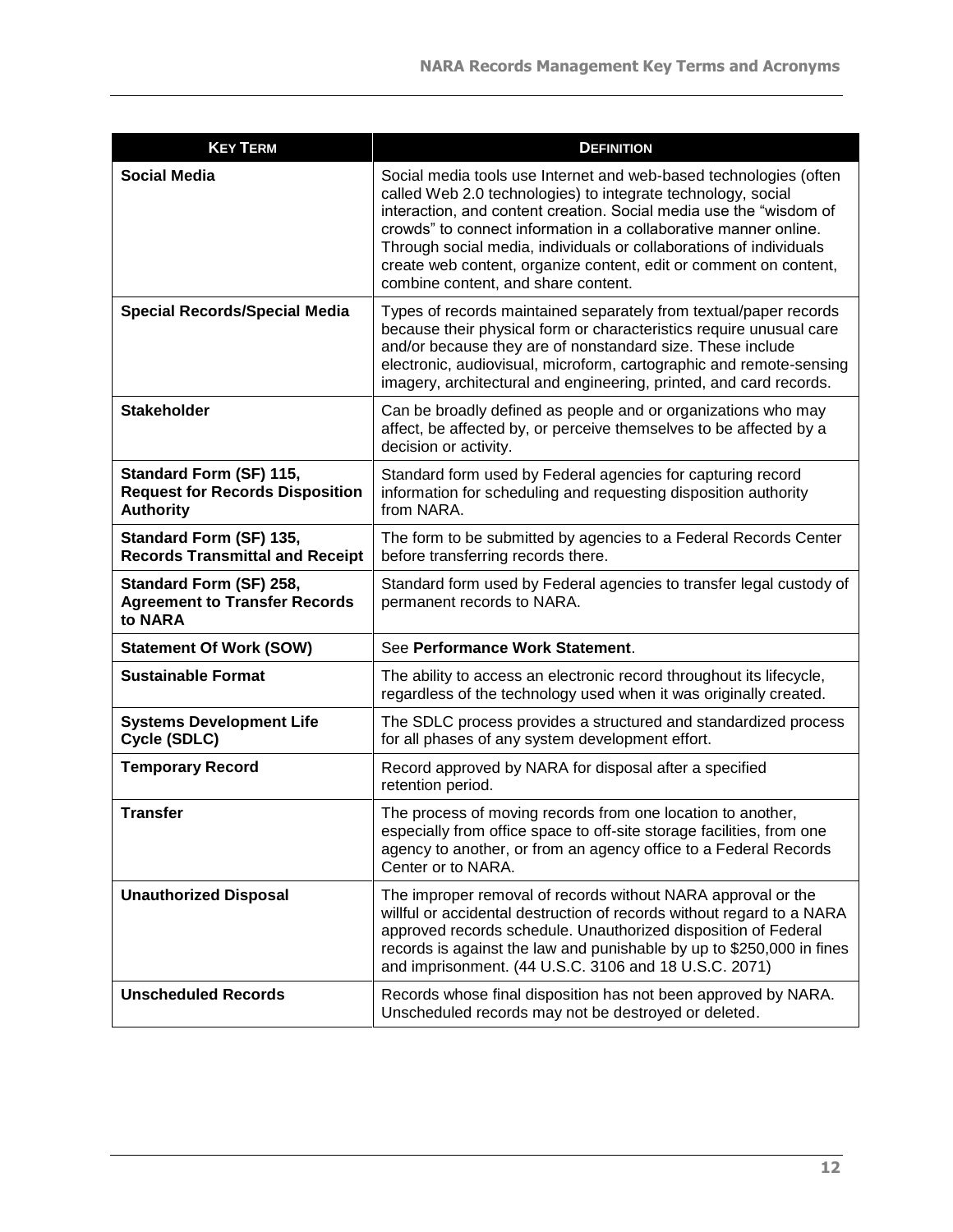| <b>KEY TERM</b>         | <b>DEFINITION</b>                                                                                                                                                                                                                                                                                                                                                                                                     |
|-------------------------|-----------------------------------------------------------------------------------------------------------------------------------------------------------------------------------------------------------------------------------------------------------------------------------------------------------------------------------------------------------------------------------------------------------------------|
| <b>Vital Records</b>    | Essential agency records that are needed to meet operational<br>responsibilities under national security emergencies or other<br>emergency or disaster conditions ("emergency operating records"),<br>or to protect the legal and financial rights of the government and<br>those affected by government activities ("legal and financial rights<br>records"). Vital records are also known as essential information. |
| <b>Witness Disposal</b> | Disposal of certain classes of records, such as the case of classified<br>records or records covered by the Privacy Act, that requires an<br>authorized representative to verify the destruction.                                                                                                                                                                                                                     |
| <b>Working Files</b>    | Documents such as rough notes, calculations, or drafts assembled<br>or created and used to prepare or analyze other documents. Also<br>called working papers.                                                                                                                                                                                                                                                         |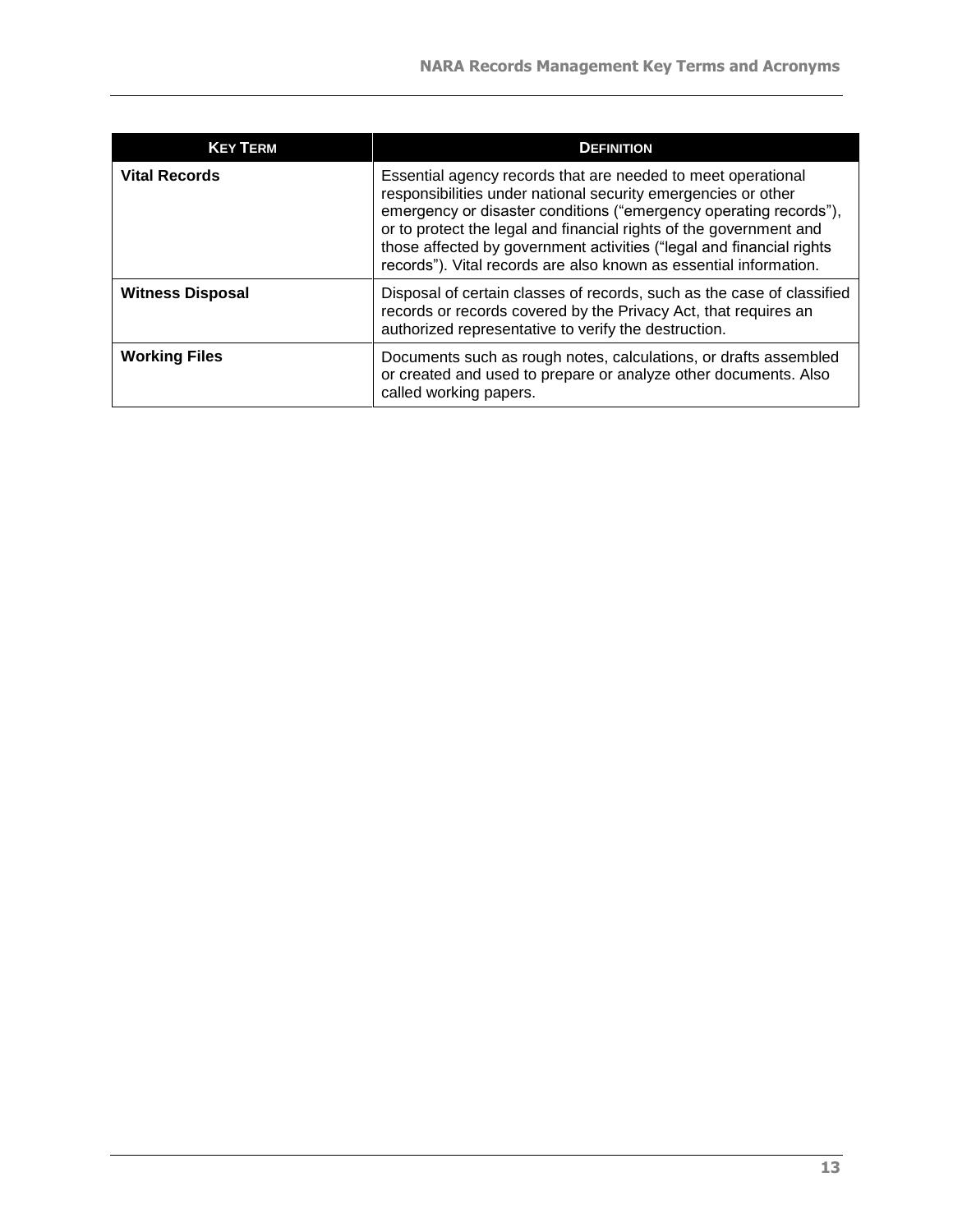## **ACRONYNMS**

|  |  | <b>Table 2: Acronyms and Terms</b> |  |  |
|--|--|------------------------------------|--|--|
|--|--|------------------------------------|--|--|

| <b>ACRONYM</b>    | <b>TERM</b>                                                  |
|-------------------|--------------------------------------------------------------|
| <b>ARCIS</b>      | Archives Records Center Information System*                  |
| <b>ARO</b>        | <b>Agency Records Officer</b>                                |
| <b>BIA</b>        | <b>Business Impact Analysis</b>                              |
| <b>BPA</b>        | <b>Business Process Analysis</b>                             |
| <b>CIO</b>        | <b>Chief Information Officer</b>                             |
| <b>CBA</b>        | <b>Cost Benefit Analysis</b>                                 |
| <b>CPIC</b>       | Capital Planning and Investment Control                      |
| <b>DAA</b>        | <b>Disposition Authority Agency</b>                          |
| <b>DAL</b>        | <b>Disposition Authority Legacy</b>                          |
| <b>DMA</b>        | <b>Document Management Application</b>                       |
| eFRC              | Electronic Federal Records Center*                           |
| <b>EDMS</b>       | <b>Electronic Document Management System</b>                 |
| <b>EIS</b>        | Electronic Information System*                               |
| <b>EMS</b>        | Electronic Media Storage                                     |
| <b>ERA</b>        | <b>Electronic Records Archives</b>                           |
| <b>ERKS</b>       | Electronic Recordkeeping System                              |
| <b>ERM</b>        | <b>Electronic Records Management</b>                         |
| <b>ERMS</b>       | <b>Electronic Records Management System</b>                  |
| <b>ERPWG</b>      | <b>Electronic Records Policy Working Group</b>               |
| <b>FEA</b>        | <b>Federal Enterprise Architecture</b>                       |
| <b>FRC</b>        | <b>Federal Records Center</b>                                |
| <b>FRCP</b>       | <b>Federal Records Center Program</b>                        |
| $GR\overline{S}$  | <b>General Records Schedule</b>                              |
| <b>InterPARES</b> | The International Research on Permanent Authentic Records in |
|                   | <b>Electronic Systems</b>                                    |
| <b>IRM</b>        | <b>Information Resource Management</b>                       |
| <b>ISO</b>        | International Organization for Standardization               |
| IT                | <b>Information Technology</b>                                |
| LSI               | Legacy Schedule Item                                         |
| LS                | Legacy Schedule                                              |
| <b>LTI</b>        | <b>Legal Transfer Instrument</b>                             |
| <b>NIST</b>       | National Institute of Standards and Technology               |
| <b>NRMP</b>       | <b>National Records Management Program</b>                   |
| <b>OMB</b>        | Office of Management and Budget                              |
| <b>PDA</b>        | Personal Digital Assistant                                   |
| PM                | Program Manager                                              |
| RC                | Records Custodian                                            |
| <b>RM</b>         | <b>Records Management</b>                                    |
| <b>RMA</b>        | <b>Records Management Application</b>                        |